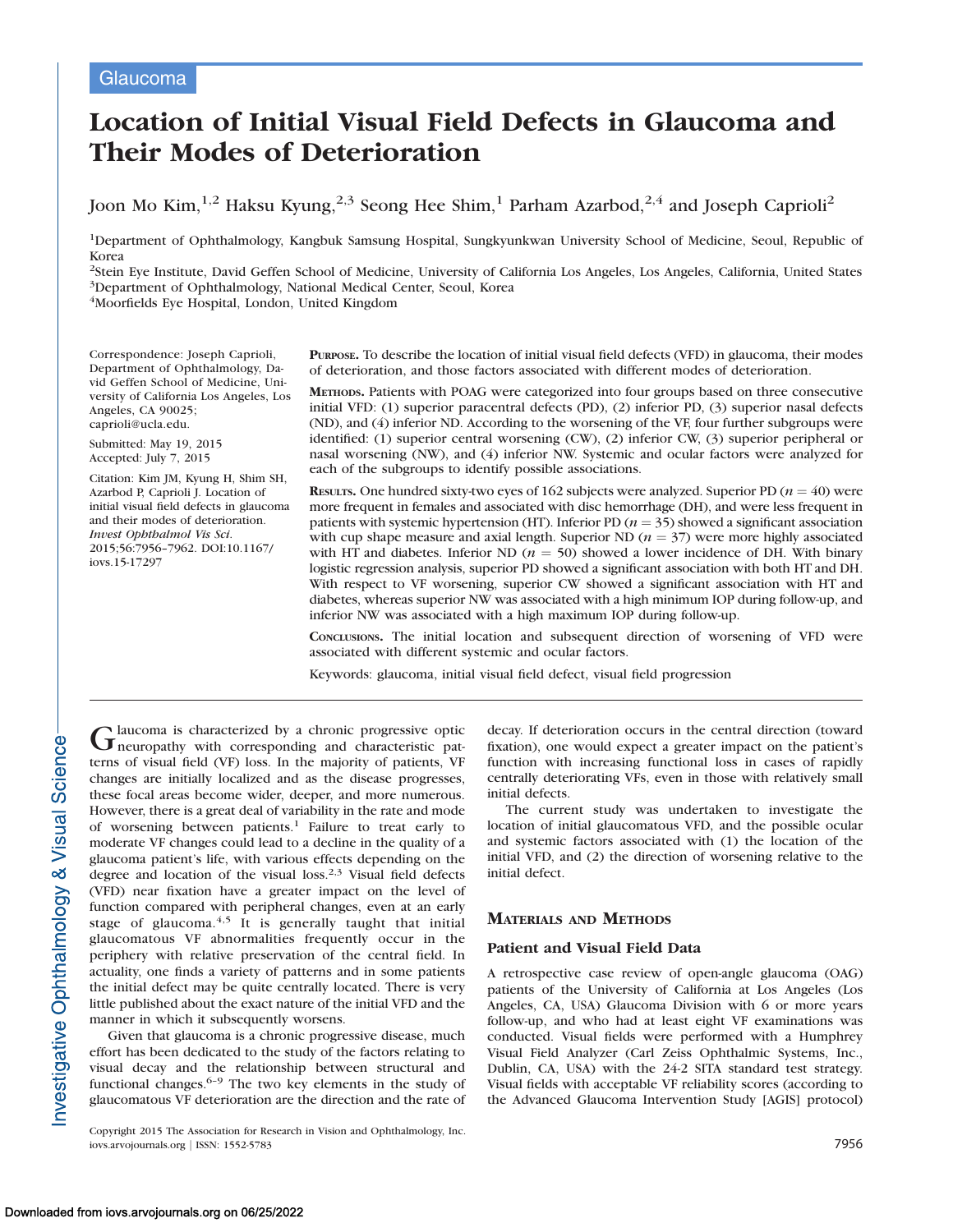

FIGURE 1. Initial visual field defect. Paracentral defects were ([A] superior) and ([C] inferior). Nasal defects were ([B] superior) and ([D] inferior).

were included.<sup>10</sup> Within the cohort of subjects whose records were reviewed, only those who matched the additional following criteria were included in the study:

- 1. Those with single defects, confined to one hemifield only;
- 2. The record contained all of the following information: a detailed history and complete clinical examination details (slit-lamp biomicroscopy, Goldmann applanation tonometry, gonioscopy, dilated fundus examination), VF examination, optic disc stereophotography, central corneal thickness (CCT) measurements, axial length measurement (IOL master), and confocal scanning laser tomography (HRT, Heidelberg Retina Tomography, Heidelberg Engineering, Heidelberg, Germany); and
- 3. If both eyes of a patient were eligible, the eye with lower VF mean deviation (MD) was enrolled.

Eyes with systemic or ocular disease known to affect the VF or those with missing data were excluded. The institutional review board of the University of California at Los Angeles approved the present study. All research procedures followed the tenets set forth in the Declaration of Helsinki.

### Definitions

Initial VF Defect. These were divided into two groups, paracentral (PD) and nasal (ND) defects based on probability map locations in at least three out of the initial four Humphrey VF print outs. These two groups were then divided into two subgroups (superior and inferior) based on the affected hemifield. This yielded four initial defect arms for the study: (1) superior PD, (2) inferior PD, (3) superior ND, and (4) inferior ND.

Paracentral defects were defined as three or more adjacent points with an abnormal probability score of P less than 2%, or at least one point with a  $P$  less than 1% within the two paracentral locations nearest to fixation. Nasal defects were defined as three or more adjacent points with an abnormal probability score of P less than 2%, or one or more points with





FIGURE 2. The direction of extension of VF defects from initial defects. The central progression (CW) groups were  $\circled{7}$  and  $\circled{8}$  (superior), and  $%$  9 and  $%$  (inferior). The peripheral/nasal progression (NW) groups were  $(1)$ ,  $(2)$ , and  $(3)$  (superior) and  $(4)$  and  $(5)$ , and  $(6)$  (inferior).

P less than 1% within the three nasal-most points of the Humphrey VF (Figs. 1, 2). Horizontally, PD was for points lying from  $0^{\circ}$  to  $10^{\circ}$ , and ND was for points beyond  $20^{\circ}$ .

The Direction of VF Deterioration. Deterioration was defined with modified Anderson's criteria<sup>11,12</sup> as contiguous points on a Humphrey 24-2 SITA standard VF with  $P$  less than 2% on the total deviation plot, or the development of new scotoma (at least 1 point of  $P < 1\%$  or 3 contagious points of P < 2%) in the same hemifield.

The direction of worsening was recorded as either central (CW), or peripheral/nasal (NW) depending on the initial location of the VFD (Fig. 2). Deterioration required confirmation in at least three consecutive VFs. Patients were divided into four groups, depending on the direction of the worsening of the defect: superior CW, (2) inferior CW, (3) superior NW, and (4) inferior NW. Cases were excluded from these groups if (1) worsening could not be detected, or (2) the direction of worsening could not be defined such as the occurrence of a new scotoma in the opposite hemifield, a change in the location of a scotoma with repeated VF testing, deepening of a scotoma without spatial expansion, or the development of multiple scotoma, such as from a branched retinal vein occlusion or occurring after a long period of loss to follow up.

#### Data Analysis

The relationships between both the initial VFD and the direction of subsequent decay with demographic, systemic, and ocular factors were evaluated. Demographic factors included age at the onset of initial VF defect, sex, and family history of glaucoma. Systemic factors included a history of diabetes mellitus (DM), systemic hypertension (HT), and migraine. Ocular factors included disc hemorrhage (DH), CCT, axial length, maximum IOP, minimum IOP, IOP range during follow up, MD, PSD, cup to disc ratio (CDR), retinal nerve fiber layer (RNFL) thickness, cup shape measure (CSM), and disc area. Intraocular pressure range was defined as the difference between maximum IOP and minimum IOP during follow-up. Depending on the sample size, a  $\chi^2$  test or a Fisher's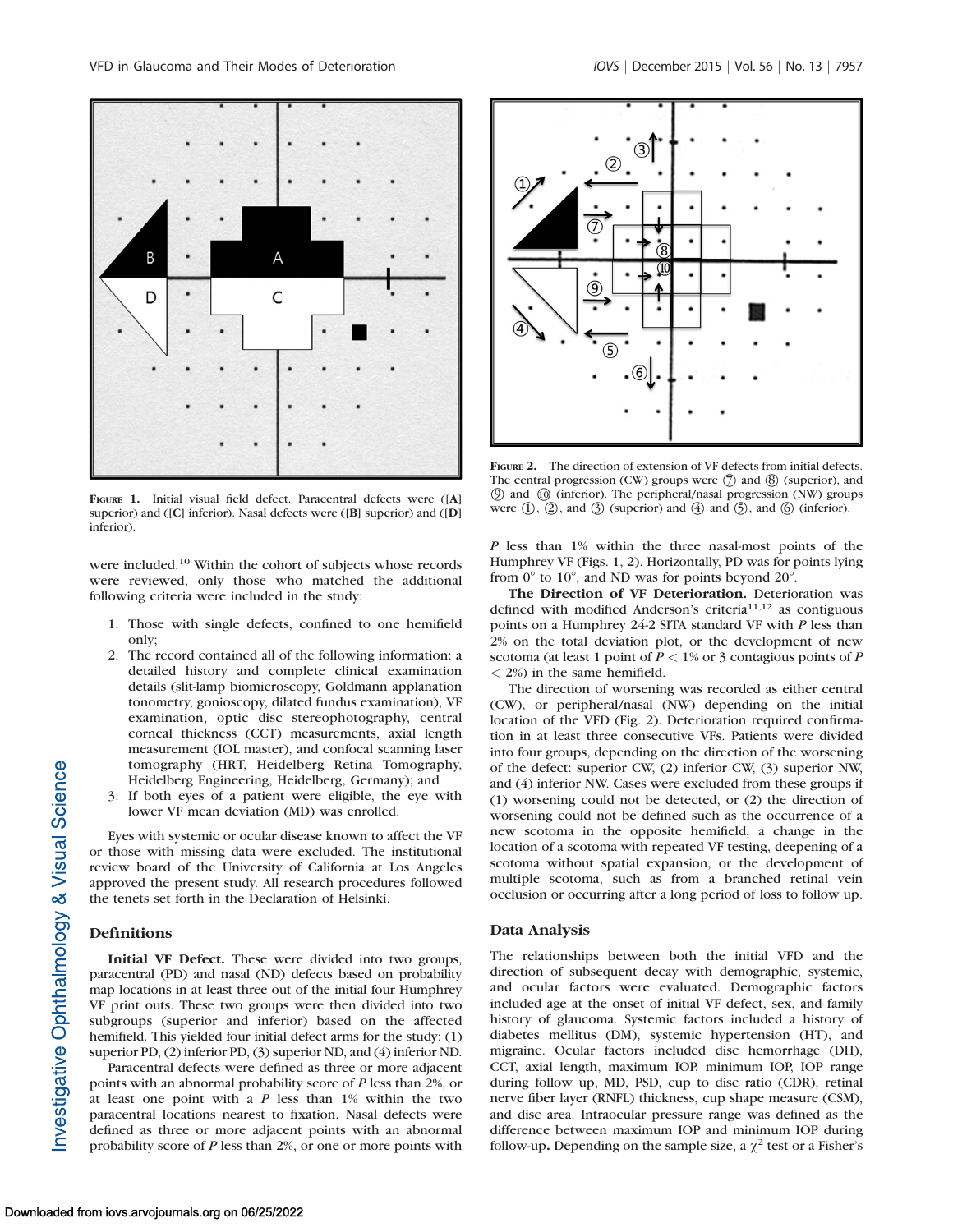TABLE 1. Comparison Between Initial Paracentral Defect (PD) and Initial Nasal Defect (ND)

|                           | <b>PD</b>          | ND                 | $\boldsymbol{P}$<br>Value |
|---------------------------|--------------------|--------------------|---------------------------|
| Subjects                  | 75                 | 87                 |                           |
| Age, y                    | $64 \pm 11.54$     | $66.2 \pm 9.97$    | 0.201                     |
| Sex, male/female          | 36/39              | 43/44              | 0.732                     |
| Family history $(+)(M/F)$ | 29(13/16)          | 41(17/24)          | 0.413                     |
| FU duration, y            | $12.45 \pm 3.45$   | $11.64 \pm 3.43$   | 0.134                     |
| Ocular factors            |                    |                    |                           |
| Axial length, mm          | $24.53 \pm 0.998$  | $24.15 \pm 1.3$    | 0.128                     |
| CCT, um                   | $552.46 \pm 36.48$ | $549.64 \pm 40.13$ | 0.727                     |
| FU minimum IOP,           |                    |                    |                           |
| mm Hg                     | $10.1 \pm 2.82$    | $9.76 \pm 2.28$    | 0.46                      |
| FU maximum IOP,           |                    |                    |                           |
| mm Hg                     | $19.5 \pm 5.05$    | $19.6 \pm 5.09$    | 0.706                     |
| Disc area, mm             | $2.068 \pm 0.511$  | $2.037 \pm 0.581$  | 0.736                     |
| <b>CDR</b>                | $0.5 \pm 0.19$     | $0.47 \pm 0.17$    | 0.424                     |
| RNFL thickness, mm        | $0.173 \pm 0.091$  | $0.175 \pm 0.171$  | 0.916                     |
| CSM                       | $-0.088 \pm 0.093$ | $-0.115 \pm 0.089$ | 0.081                     |
| Disc hemorrhage           | 29                 | 18                 | 0.014                     |
| <b>PPA</b>                | 56                 | 69                 | 0.534                     |
| Baseline MD, dB           | $-3.36 \pm 2.91$   | $-4.03 \pm 4.06$   | 0.062                     |
| Baseline PSD, dB          | $3.84 \pm 2.75$    | $3.95 \pm 2.81$    | 0.21                      |
| Systemic factors          |                    |                    |                           |
| Hypertension              | 20                 | 47                 | 0.001                     |
| Migraine                  | 9                  | 8                  |                           |
| DM                        | $\overline{2}$     | 8                  |                           |

 $\gamma^2$  test and one-way ANOVA with Bonferroni correction. FU, followup; PSD, pattern standard deviation.

exact test was performed to compare categorical variables among groups. Independent t-tests and one-way ANOVA (with the Bonferroni correction) were used to compare continuous factors among groups. In order to exclude confounding elements among the factors analyzed, we performed a binary logistic regression analysis for all possible associations. Statistical analyses were performed with SPSS version 20.0 software (SPSS, Inc., Chicago, IL, USA). P values of less than 0.05 were considered statistically significant.

## **RESULTS**

# Patient and Visual Field Data

One hundred sixty-two eyes of 162 subjects were included. An initial paracentral defect (PD) occurred in 75 and an initial nasal defect (ND) occurred in 88 (Table 1). The baseline characteristics of the subgroups are shown in Tables 2 and 3. The number of eyes in each of the subgroups was 40 in superior PD, 35 in inferior PD, 37 in superior ND, and 50 in inferior ND. The results were compared for each subgroup with all other groups combined and are shown in Table 4. The result of binary logistic regression analysis is shown in Table 5.

## The Initial VFD

When analyzing differences in associations between initial PD and initial ND, patients with initial PDs showed more DHs and less HT than patients with ND ( $P = 0.014$  and  $P = 0.001$ ,  $\chi^2$ test, respectively, Table 1).

#### Paracentral Defect (PD) Group.

Superior PD subgroup. There was a female preponderance  $(P = 0.018, \chi^2$  test) in this group but there were no significant associations with age, family history of glaucoma, DM, or SAS. Among the systemic factors considered, HT ( $P = 0.002$ ,  $\chi^2$  test) was negatively associated with the PD superior subgroup compared with the others. There was a significant association with DH ( $P = 0.011$ ,  $\chi^2$  test) but no significant association was found with the other ocular factors analyzed.

Inferior PD subgroup. This group had a greater CSM (steeper cup) and longer axial length than other groups ( $P =$ 0.002 and  $P = 0.038$ , independent *t*-test, respectively).

## Nasal Defect (ND) Group.

Superior ND subgroup. There was a higher incidence of HT  $(P = 0.074$ , odds ratio [OR] 1.952,  $\chi^2$  test) and DM ( $P = 0.05$ , Fisher exact test) in this group and a more negative MD value  $(P = 0.011$ , independent *t*-test), higher PSD value ( $P = 0.042$ , independent *t*-test), lower CSM (less steep cup,  $P = 0.03$ , independent *t*-test), and shorter axial length ( $P = 0.002$ , independent *t*-test) compared with the other groups.

Inferior ND subgroup. In these eyes, there was a lower incidence of DH during the follow-up period ( $P = 0.005$ ,  $\chi^2$ test).

When binary logistic regression analysis adjusted for sex, HT, and DH was carried out, HT and DH were still significant factors for superior PD. ( $P = 0.005$  and  $P = 0.048$ , respectively) (Table 5). No other factors were found to have significant associations with the location of the initial VFD.

#### The Direction of Worsening of VF Defect

As shown in Table 2, in the group with an initial superior paracentral defect (PD), 14 eyes worsened nasally (superior NW) and three worsened centrally (superior CW). In the group with the initial inferior paracentral defects (PD), two deteriorated centrally (inferior CW) and 14 deteriorated nasally (inferior NW). In the group with initial superior nasal defects (superior ND), 20 eyes deteriorated toward a central direction (superior CW) and six eyes deteriorated toward a nasal direction (superior NW). In the groups with initial inferior nasal defects (inferior ND), 20 eyes deteriorated centrally (inferior CW) and three deteriorated nasally (inferior NW).

#### Central Worsening Group.

Superior CW subgroup. This group had a significant association with HT ( $P = 0.039$ , OR 2.65, 95% CI; 1.032  $\sim$ 6.803,  $\chi^2$  test) and DM (P = 0.048, OR 0.167, 95% CI; 0.029  $\sim$ 0.973, Fisher exact test), and there was a higher minimum IOP (10.88 mm Hg  $\pm$  2.33) during the follow up period compared with the other groups  $(9.44 \text{ mm Hg} \pm 2.07, P = 0.017,$ independent *t*-test).

Inferior CW subgroup. There was a higher maximum IOP (21.55 mm Hg  $\pm$  6.25) during the follow-up period compared with the other groups (18.53 mm Hg  $\pm$  4.45, P = 0.019, independent t-test).

Peripheral/Nasal Worsening Group. There were no factors that were significantly associated with either of the subgroups in these patients.

#### **DISCUSSION**

The current study was carried out to identify systemic and ocular factors associated with the location of the initial VF defect and its subsequent direction of worsening in glaucoma. The results suggest that factors associated with the location of the initial VF defect are different from those associated with the subsequent direction of worsening. With regard to the initial location of glaucoma damage, the superior paracentral group had a female preponderance, a higher incidence of disc hemorrhages, and was significantly less frequently associated with HT compared with other groups. The inferior paracentral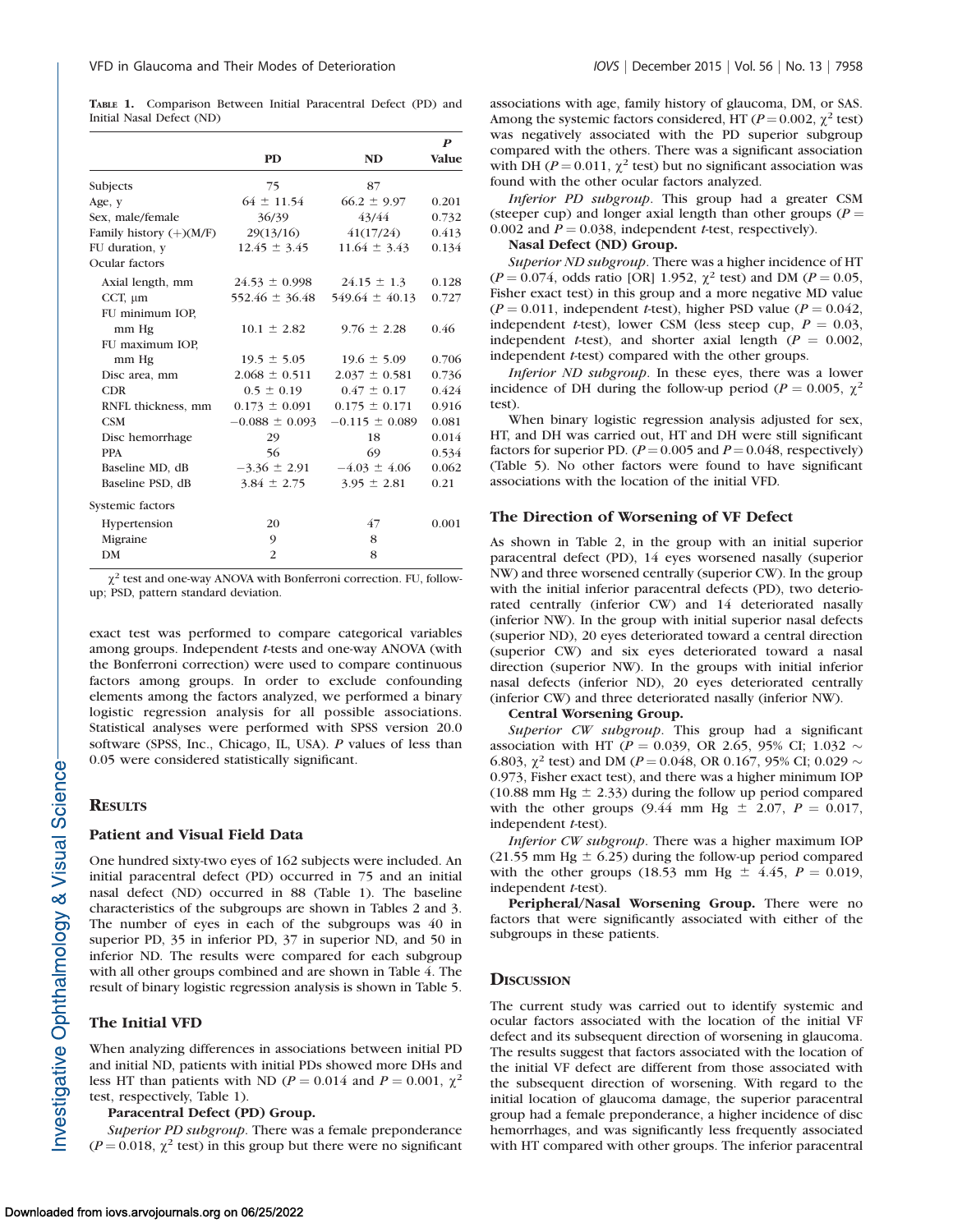TABLE 2. Clinical Characteristics of the Subgroups of Initial PD and Initial ND.

|                           | <b>Superior PD</b> | <b>Superior ND</b>  | <b>Inferior PD</b>  | <b>Inferior ND</b> | P Value |
|---------------------------|--------------------|---------------------|---------------------|--------------------|---------|
| Subjects                  | 40                 | 37                  | 35                  | 50                 |         |
| Age                       | $64.0 \pm 11.25$   | $66.54 \pm 9.55$    | $65.29 \pm 11.77$   | $65.84 \pm 10.44$  | 0.490   |
| Sex, male/female          | 13/27              | 15/22               | 22/13               | 29/21              | 0.021   |
| Family history $(+)(M/F)$ | 13(6/7)            | 18(9/9)             | 16(7/9)             | 23(10/13)          | 0.16    |
| FU duration, y            | $12.21 \pm 3.52$   | $10.88 \pm 3.54$    | $12.74 \pm 3.39$    | $12.18 \pm 3.30$   | 0.119   |
| Ocular factors            |                    |                     |                     |                    |         |
| Axial length, mm          | $24.26 \pm 0.91$   | $23.68 \pm 1.33^*$  | $24.80 \pm 1.03^*$  | $24.55 \pm 1.15^*$ | 0.009   |
| $CCT$ , $\mu$ m           | $548 \pm 34.3$     | $574.2 \pm 28.66$   | $548.47 \pm 39.46$  | $546.66 \pm 46.36$ | 0.728   |
| FU minimum IOP, mm Hg     | $10.07 \pm 2.87$   | $9.60 \pm 2.41$     | $9.97 \pm 2.81$     | $9.90 \pm 2.53$    | 0.884   |
| FU maximum IOP, mm Hg     | $19.31 \pm 5.18$   | $19.41 \pm 5.05$    | $19.96 \pm 4.67$    | $20.1 \pm 5.16$    | 0.885   |
| Disc area                 | $2.045 \pm 0.44$   | $2.27 \pm 0.572$    | $1.963 \pm 0.637$   | $1.99 \pm 0.608$   | 0.816   |
| <b>CDR</b>                | $0.47 \pm 0.174$   | $0.48 \pm 0.167$    | $0.54 \pm 0.206$    | $0.57 \pm 0.166$   | 0.330   |
| RNFL thickness, mm        | $0.18 \pm 0.08$    | $0.15 \pm 0.071$    | $0.16 \pm 0.10$     | $0.19 \pm 0.213$   | 0.658   |
| CSM                       | $-0.113 \pm 0.086$ | $-0.137 \pm 0.09^*$ | $-0.057 \pm 0.09^*$ | $-0.103 \pm 0.091$ | 0.007   |
| Disc hemorrhage           | 18                 | 10                  | 12                  | 7                  | 0.013   |
| <b>PPA</b>                | 32                 | 27                  | 25                  | 41                 | 0.917   |
| Baseline MD, dB           | $-3.44 \pm 2.99$   | $-4.19 \pm 3.97$    | $-3.32 \pm 3.23$    | $-3.84 \pm 3.61$   | 0.342   |
| Baseline PSD, dB          | $4.36 \pm 2.81$    | $4.67 \pm 3.17$     | $3.46 \pm 2.71$     | $3.84 \pm 2.21$    | 0.201   |
| Systemic factors          |                    |                     |                     |                    |         |
| Hypertension              | 32                 | 17                  | 22                  | 24                 | 0.006   |
| Migraine                  | 5                  | $\mathfrak{Z}$      | $\overline{4}$      | 5                  |         |
| DM                        | $\overline{2}$     | 5                   | $\theta$            | $\overline{3}$     |         |
| Worsening direction       |                    |                     |                     |                    |         |
| Superior CW               | 3                  | 20                  |                     |                    |         |
| Inferior CW               |                    |                     | $\overline{2}$      | 20                 |         |
| Superior NW               | 14                 | 6                   |                     |                    |         |
| Inferior NW               |                    |                     | 14                  | 3                  |         |

 $\chi^2$  test and one-way ANOVA with Bonferroni correction.

\* Highlight statistical significant differences following Bonferroni correction.

group was significantly associated with CSM and axial length. Thus, initial superior paracentral defects were generally associated with systemic factors, while initial inferior paracentral defects were generally associated with ocular factors.

With respect to the direction of worsening, the superior paracentral group exhibited a stronger association with hypertension (HT) compared with the other groups. Central worsening showed a significant association with IOP during the follow-up period; however, peripheral worsening did not because most centrally worsening patients had an initial peripheral VFD. A portion of this result simply reflects the natural course of the disease. Werner and Berashow reported that early VFD often begin with a nasal step.<sup>13</sup> Another study suggested that nasal steps appear to be a common defect in acute and early chronic angle-closure glaucoma.14,15 Park et al.<sup>16</sup> previously reported that the development of an initial paracentral scotoma showed a stronger association with IOPindependent risk factors compared with initial peripheral scotomas, and that high IOP may be a risk factor for peripheral VFD.

Previous studies have suggested an association between systemic HT and glaucoma. $17-23$  In this study, while two of the subgroups (superior ND and superior CW) had a positive association with HT, the superior PD group showed a negative association. The relationship between systemic HT and glaucoma is not entirely clear. By increasing the ocular perfusion pressure, systemic HT may in fact be a protective factor in glaucoma by reducing the effects of low ocular perfusion pressure, which is a known risk factor for glaucoma.21–22,24–26 It has previously been shown that a 10 mm Hg increase in systolic pressure is associated with 0.24- to 0.3-mm Hg increase in IOP, and a 10-mm Hg increase in diastolic pressure is associated with 0.4- to 0.6-mm Hg increase in IOP.<sup>25,27</sup> This occurs due to increasing aqueous humor formation and an increasing choroidal volume.<sup>28,29</sup> Hypertension may induce obliteration of small vessels that can harm the perfusion of the optic nerve.<sup>30</sup> Small vessel changes with longstanding HT can be a risk. Leung et al. $30$  suggested that retinal arterioles were narrowed in HT patients due to microvascular damage from increased blood pressure. However, systemic HT was determined based solely on history; we cannot analyze the effect of treatment. Patients with a history of systemic HT present the possibility of low BP with treatment. Episodes of hypotension could affect the location of initial VFD.<sup>31</sup>

Disc hemorrhage is an important risk factor for glaucoma and a sign of active disease.<sup>32-36</sup> Jeoung et al.<sup>37</sup> have shown that the RNFL thickness is decreased by the time a DH is detected. Park et al.<sup>16</sup> have suggested that DH is closely associated with the presence of a central visual field defect. In our study we found that the superior PD group was associated with DH. The inferior PD showed significant associations with axial length and CSM. High axial myopia is a risk factor of glaucoma development and worsening.38,39 Structural changes associated with myopia, such as a longer axial length, a larger or tilted optic disc, and peripapillary atrophy (PPA) may make the maculopapillary bundle more susceptible to glaucomatous injury.<sup>38</sup> Mayama et al.<sup>39</sup> suggested that higher myopia threatens the remaining lower cecocentral VF, and that it may also negatively affect the quality of vision in eyes with advanced OAG.

Cup shape measure (as measured by the HRT) is a reflection of the overall 3-dimensional shape of the optic nerve head. Steeper cupping may be due to the effect of thin RNFL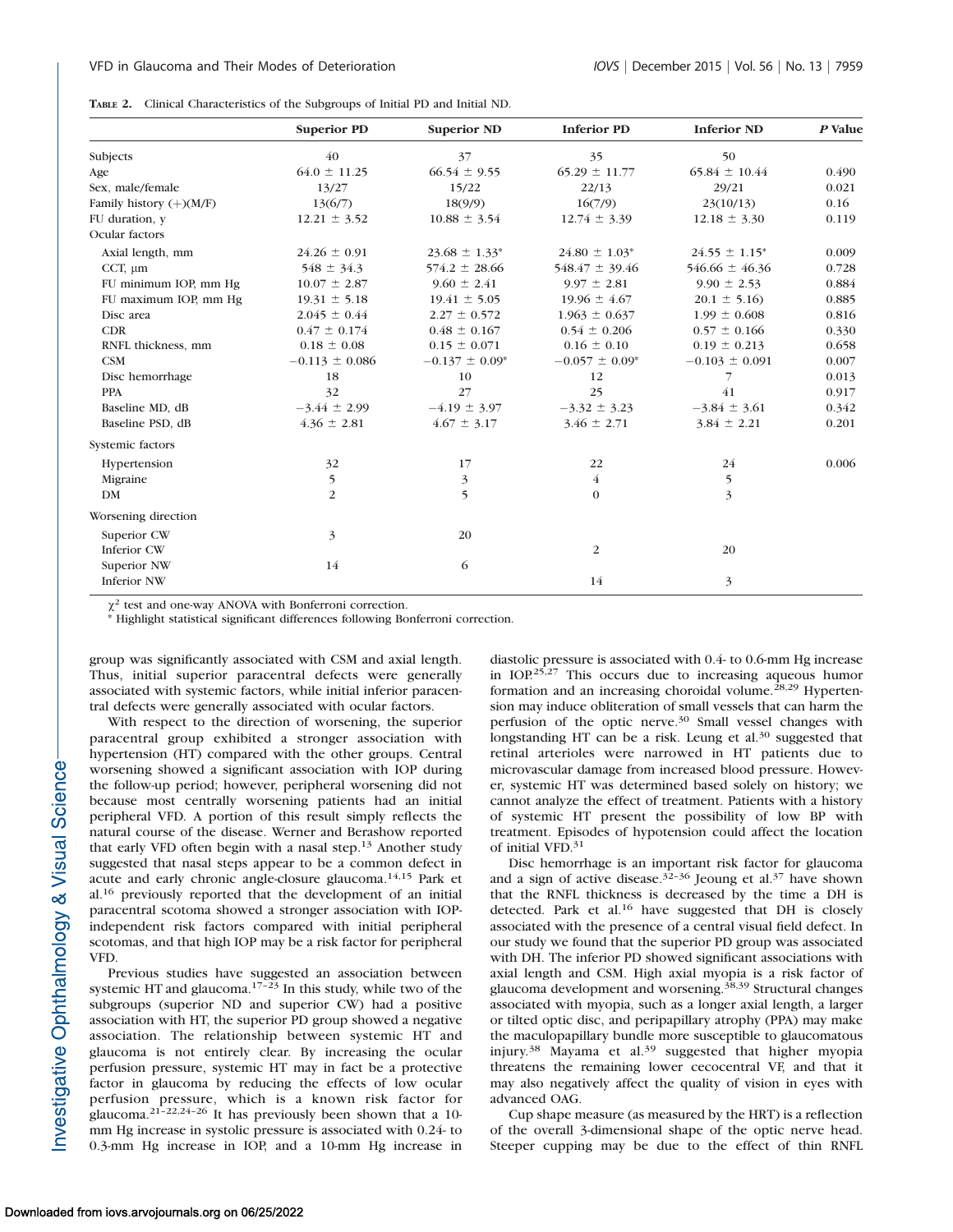|                            | <b>Superior NW</b>   | <b>Superior CW</b>   | <b>Inferior NW</b> | <b>Inferior CW</b>   | P Value |
|----------------------------|----------------------|----------------------|--------------------|----------------------|---------|
| Subjects                   | 17                   | 17                   | 23                 | 26                   |         |
| Age                        | $62.23 \pm 10.41$    | $69.53 \pm 7.50$     | $62.70 \pm 13.45$  | $64.60 \pm 11.12$    | 0.242   |
| Sex, male/female           | 5/12                 | 9/8                  | 15/8               | 15/11                | 0.144   |
| Family history $(+)$ (M/F) | 6(2/4)               | 6(3/3)               | 12(7/9)            | 15(10/13)            | 0.418   |
| Ocular factors             |                      |                      |                    |                      |         |
| Axial length               | $24.07 \pm 0.87$     | $23.55 \pm 1.34^*$   | $25.05 \pm 1.13^*$ | $24.39 \pm 1.01$     | 0.008   |
| <b>CCT</b>                 | $559.3 \pm 39.4$     | $552.9 \pm 30.9$     | $562.9 \pm 39.10$  | $544.5 \pm 40.0$     | 0.599   |
| FU minimum IOP, mm Hg      | $11.00 \pm 2.28$     | $9.15 \pm 2.75$      | $9.86 \pm 2.27$    | $10.24 \pm 2.05$     | 0.143   |
| FU maximum IOP, mm Hg      | $21.56 \pm 5.87$     | $18.47 \pm 5.74$     | $20.27 \pm 5.33$   | $21.46 \pm 5.22$     | 0.301   |
| Disc area, mm              | $1.97 \pm 0.60$      | $2.13 \pm 0.51$      | $2.07 \pm 0.57$    | $2.03 \pm 0.74$      | 0.912   |
| <b>CDR</b>                 | $0.42 \pm 0.22$      | $0.50 \pm 0.15$      | $0.46 \pm 0.18$    | $0.47 \pm 0.19$      | 0.754   |
| RNFL thickness, mm         | $0.19 \pm 0.97$      | $0.17 \pm 0.19$      | $0.19 \pm 0.09$    | $0.21 \pm 0.28$      | 0.914   |
| <b>CSM</b>                 | $-0.127 \pm 0.094^*$ | $-0.134 \pm 0.093^*$ | $-0.092 \pm 0.098$ | $-0.056 \pm 0.074$ * | 0.037   |
| Disc hemorrhage            | 6                    | 4                    |                    | 5                    | 0.731   |
| <b>PPA</b>                 | 12                   | 13                   | 15                 | 21                   | 0.803   |
| Baseline MD, dB            | $-2.79 \pm 2.4$      | $-6.15 \pm 6.1$      | $-3.82 \pm 3.2$    | $-3.86 \pm 2.94$     | 0.072   |
| Baseline PSD, dB           | $3.87 \pm 2.32$      | $4.48 \pm 2.55$      | $4.42 \pm 3.06$    | $4.10 \pm 2.49$      | 0.69    |
| Systemic factors           |                      |                      |                    |                      |         |
| Hypertension               | 13                   | 6                    | 16                 | 13                   | 0.048   |
| Migraine                   | 2                    | $\mathbf{0}$         | 4                  | $\overline{c}$       |         |
| DM                         | $\mathbf{0}$         | 3                    | $\Omega$           | 2                    |         |

TABLE 3. Clinical Characteristics of the Study Population of Progression Direction

 $\chi^2$  test and one-way ANOVA with Bonferroni correction.

\* Highlight statistical significant differences following Bonferroni correction.

thickness or the reflection of the natural variation of optic disc structure.<sup>40</sup> In our results, the inferior PD subgroup had a greater CSM (steeper cup) and superior ND subgroup had a lower CSM (less steep cup). The amount of VFD of both groups was comparable. Inferior PD showed longer axial length and superior ND showed shorter axial length than others. With elongation of axial length, RNFL thickness decreases<sup>41</sup>; this may be one of the factors which affects our results.

With respect to worsening, inferior NW was associated with a significantly higher maximum IOP during follow up than other worsening groups. Considering that inferior PD were associated with CSM and longer axial length and worsening of this group (inferior CW) showed higher maximum IOP during follow-up, inferior PD may be more affected by ocular factors rather than systemic factors.

TABLE 4. Comparing Each Subgroup in Turn With all the Other Groups Combined Together

|             | <b>Positive Association</b>                                                     | <b>Negative Association</b>                      |
|-------------|---------------------------------------------------------------------------------|--------------------------------------------------|
| Superior PD | Female $(P = 0.011)$ , DH<br>$(P = 0.018)$                                      | HT $(P = 0.002)$                                 |
| Inferior PD | csm $(P = 0.002)$ , axial<br>length ( $P = 0.038$ )                             | None                                             |
| Superior ND | HT $(P = 0.074)$ , DM<br>$(P = 0.05)$                                           | CSM $(P = 0.03)$ , axial<br>length $(P = 0.002)$ |
| Inferior ND | None                                                                            | None                                             |
| Superior CW | HT $(P = 0.039)$ , DM<br>$(P = 0.048)$ , higher<br>minimum IOP<br>$(P = 0.017)$ | None                                             |
| Inferior CW | Higher maximum IOP<br>$(P = 0.019)$                                             | None                                             |
| Superior NC | None                                                                            | None                                             |
| Inferior NC | None                                                                            | None                                             |

 $\chi^2$  test or Fisher exact test and independent t-test.

According to a recently presented study that analyzed initial VFD as either central and peripheral, the central cases showed a higher association with systemic risk factors and with DH than the peripheral ones.<sup>16</sup> The differences between those results and those of this study may largely be due to the study design. Their subjects mainly included high IOP glaucoma patients (including chronic angle closure glaucoma); however, our study was in OAG patients (including normal-tension patients), and those with chronic angle closure glaucoma were excluded. Furthermore, our patients were subdivided into four groups rather than two. Considering that IOP-independent factors may preferentially affect the neuroretinal rim or RNFL closer to the papillomacular bundle in the inferior half of optic nerve head or retina compared with high IOP,<sup>16,42,43</sup> the negative association between HT and the superior PD group is interesting. The glaucoma patients with HT had superior nasal defects and that tended to progress centrally. Generally, most of initial VF defects, particularly initial parafoveal scotomas, developed in the superior hemifield.<sup>16,44,45</sup> Systemic hypotension has been reported as a risk factor for central scotomas.16,26,46 In the early stages of systemic HT, blood flow to the eye may be enhanced. With longstanding systemic HT, smaller arterioles may be affected earlier than larger arterioles. We hypothesize that although there may be a high ocular perfusion pressure of the large arteries, decreased perfusion in the smaller, diseased vessels may produce peripheral VFD earlier than central VFD. As the effects of systemic HT or its treatment evolve, even central retinal ganglion cells may become vulnerable to decreased perfusion, and the VFD progress centrally. According to our findings, the central VF in patients

|  |  |  |  |  | TABLE 5. Binary Logistic Regression Analysis for Superior PD |  |
|--|--|--|--|--|--------------------------------------------------------------|--|
|--|--|--|--|--|--------------------------------------------------------------|--|

|                 | ОR    | 95% CI             | P Value |
|-----------------|-------|--------------------|---------|
| Sex, male       | 0.535 | $0.236 \sim 1.211$ | 0.134   |
| Disc hemorrhage | 0.443 | $0.199 \sim 0.984$ | 0.045   |
| Hypertension    | 3.761 | $1.498 \sim 9.443$ | 0.005   |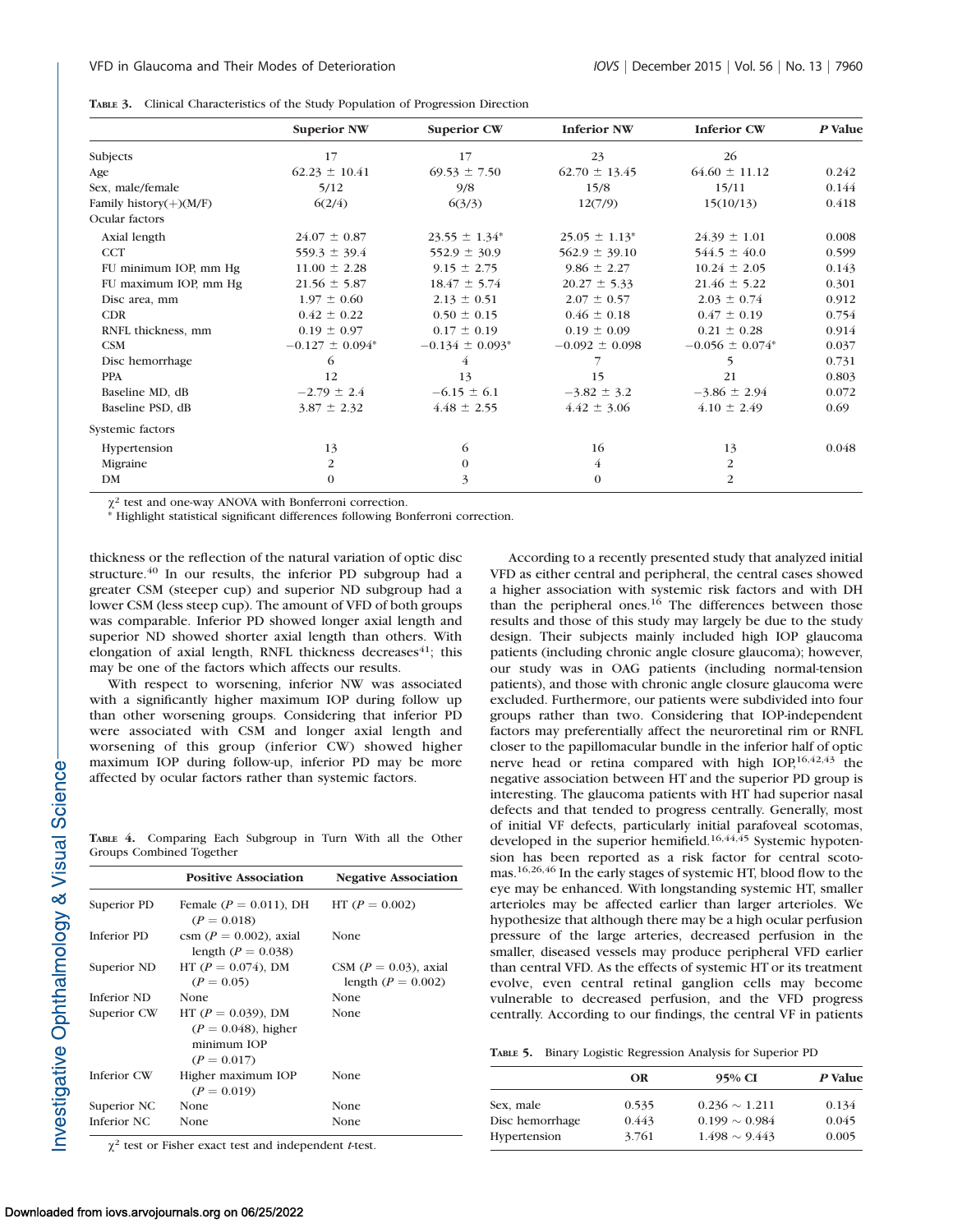with systemic HT remains relatively preserved during the initial stage of the disease as compared with those without systemic HT.

There are some limitations of this study. The data were collected retrospectively and information such as the initial history and the systemic risk factors were dependent on patient reporting and medical record documentation during clinic visits. All study patients were recruited from a tertiary care glaucoma clinic, which could create a sampling bias. Some patients were excluded from analysis because of missing data, such as axial length, CCT, and records at the initial visit. The effect of this selection of patients on our results is not known. A confounding factor in the design of the study is that the central most locations of the VF may preferentially deteriorate toward the periphery and the peripheral most points may do so centrally, and this could have introduced a bias into the results.

In our study, patients with an initial paracentral VFD had different characteristics than those with other patterns of defects. In particular, systemic factors (more migraine and less HT) were closely associated with superior paracentral defects. However, ocular factors (steeper cup and longer axial length) were more closely associated with inferior paracentral defects. Glaucoma patients with normal blood pressure appear to show a greater loss of superior central VF as compared with their hypertensive counterparts. These findings may help clinicians identify glaucoma phenotypes that may help anticipate the course of worsening patients and guide appropriate treatment.

#### Acknowledgments

Supported by grants from Pfizer, Inc. (New York, NY, USA), Allergan, Inc. (Irvine, CA, USA), Alcon, Inc. (Fort Worth, TX, USA), an unrestricted grant from Research to Prevent Blindness, Inc. (New York, NY, USA), and the National Eye Institute/National Institutes of Health (Bethesda, MD, USA) Grant R01-EY-018644  $\text{(all JC)}.$ 

Disclosure: J.M. Kim, None; H. Kyung, None; S.H. Shim, None; P. Azarbod, None; J. Caprioli, Pfizer, Inc. (F), Allergan, Inc. (F, C), Alcon, Inc. (F)

#### **References**

- 1. Caprioli J, Spaeth GL. Comparison of visual field defects in the low-tension glaucomas with those in the high-tension glaucomas. Am J Ophthalmol. 1984;97:730–737.
- 2. McKean-Cowdin R, Wang Y, Wu J, Azen SP, Varma R; for the Los Angeles Latino Eye Study Group. Impact of visual field loss on health-related quality of life in glaucoma: the Los Angeles Latino Eye Study. Ophthalmology. 2008;115:941–948.
- 3. Yanagisawa M, Kato S, Kobayashi M, Watanabe M, Ochiai M. Relationship between vision-related quality of life and different types of existing visual fields in Japanese patients. Int Ophthalmol. 2012;32:523–529.
- 4. Fujita K, Yasuda N, Oda K, Yuzawa M. Reading performance in patients with central visual field disturbance due to glaucoma [in Japanese]. Nippon Ganka Gakkai Zasshi. 2006;110:914– 918.
- 5. Coexkelbergh TR, Brouwer WH, Cornelissen FW, et al. The effect of visual field defects on driving performance: a driving simulator study. Arch Ophthalmol. 2002;120:1509–1516.
- 6. Drance S, Anderson DR, Schulzer M. Collaborative normaltension glaucoma study group. Risk factors for progression of visual field abnormalities in normal tension glaucoma. Am J Ophthalmol. 2001;131:699–708.
- 7. Lee EJ, Kim T-W, Weinreb RN, Park KH, Kim SH, Kim DM. Trend-based analysis of retinal nerve fiber layer thickness measured by optical coherence tomography in eyes with

localized nerve fiber layer defects. Invest Ophthalmol Vis Sci. 2011;52:1138–1144.

- 8. De Moraes CGV, Juthani VJ, Liebmann JM, et al. Risk factors for visual field progression in treated glaucoma. Arch Ophthalmol. 2011;129:562–568.
- 9. Caprioli J, Mock D, Bitrian E, et al. A method to measure and predict rates of regional visual field decay in glaucoma. Invest Ophthalmol Vis Sci. 2011;52:4765–4773.
- 10. Thissen D, Steinberg L, Kaung D. Quick and easy implementation of the Benjamini-Hockberg procedure for controlling the false positive rate in multiple comparison. *J Educ Behav* Stat. 2002;27:77–83.
- 11. Anderson DR. Automated Static Perimetry 1992. St. Louis: CV Mosby; 1992.
- 12. Thomas R, Paul P, Muliyil J. Use of pattern standard deviation instead of corrected pattern standard deviation in Anderson's criteria. J Glaucoma. 2000;9:480–482.
- 13. Werner EB, Berashow J. Peripheral nasal field defect in glaucoma. Ophthalmology. 1979;86:1875–1878.
- 14. Lau LI, Liu CJ, Chou JC, et al. Patterns of visual field defects in chronic angle-closure glaucoma with different disease severity. Ophthalmology. 2003;110:1890–1894.
- 15. Bonomi L, Marraffa M, Marchini G, et al. Perimetric defects after a single acute angle-closure glaucoma attack. Graefes Arch Clin Exp Ophthalmol. 1999;237:908–914.
- 16. Park SC, De Moraes CG, Teng CCW, Tello C, Liebmann JM, Ritch R. Initial parafoveal versus peripheral scotomas in glaucoma: risk factors and visual field characteristics. Ophthalmology. 2011;118:1782–1789.
- 17. Sun J, Zhou X, Kang Y, et al. Prevalence and risk factors for primary open-angle glaucoma in a rural northeast China population: a population-based survey in Bin County, Harbin. Eye. 2012;26:283–291.
- 18. Hulsman CA, Vingerling JR, Hofman A, Witteman JC, de Jong PT. Blood pressure, arterial stiffness, and open-angle glaucoma: the Rotterdam study. Arch Ophthalmol. 2007;125:805– 812.
- 19. Mitchell P, Lee AJ, Rochtchina E, Wang JJ. Open-angle glaucoma and systemic hypertension: the Blue Mountains Eye Study. J Glaucoma. 2004;13:319–326.
- 20. Memarzadeh F, Ying-Lai M, Chung J, Azen SP, Varma R. Blood pressure, perfusion pressure, and open-angle glaucoma: the Los Angeles Latino Eye Study. Invest Ophthalmol Vis Sci. 2010; 51:2872–2877.
- 21. Leske MC, Heijl A, Hyman L, Bengtsson B, Dong L, Yang Z. Predictors of long-term progression in the early manifest glaucoma trial. Ophthalmology. 2007;114:1965–1972.
- 22. Leske MC, Wu SY, Hennis A, Honkanen R, Nemesure B. Risk factors for incident open-angle glaucoma: the Barbados Eye Studies. Ophthalmology. 2008;115:85–93.
- 23. Zhao D, Cho J, Kim MH, Guallar E. The association of blood pressure and primary open-angle glaucoma: a meta-analysis. Am J Ophthalmol. 2014;158:615–627.
- 24. Leske MC, Connell AM, Wu SY, et al. Risk factors for openangle glaucoma. The Barbados Eye Study. Arch Ophthalmol. 1995;113:918–924.
- 25. Bonomi L, Marchini G, Marraffa M, et al. Vascular risk factors for primary open angle glaucoma: the Egna–Neumarkt Study. Ophthalmology. 2000;107:1287–1293.
- 26. Sung KR, Cho JW, Lee S, et al. Characteristics of visual field progression in medically treated normal-tension glaucoma patients with unstable ocular perfusion pressure. Invest Ophthalmol Vis Sci. 2011;52:737–743.
- 27. Klein BE, Klein R, Knudtson MD. Intraocular pressure and systemic blood pressure: longitudinal perspective: the Beaver Dam Eye Study. Br J Ophthalmol. 2005;89:284–287.